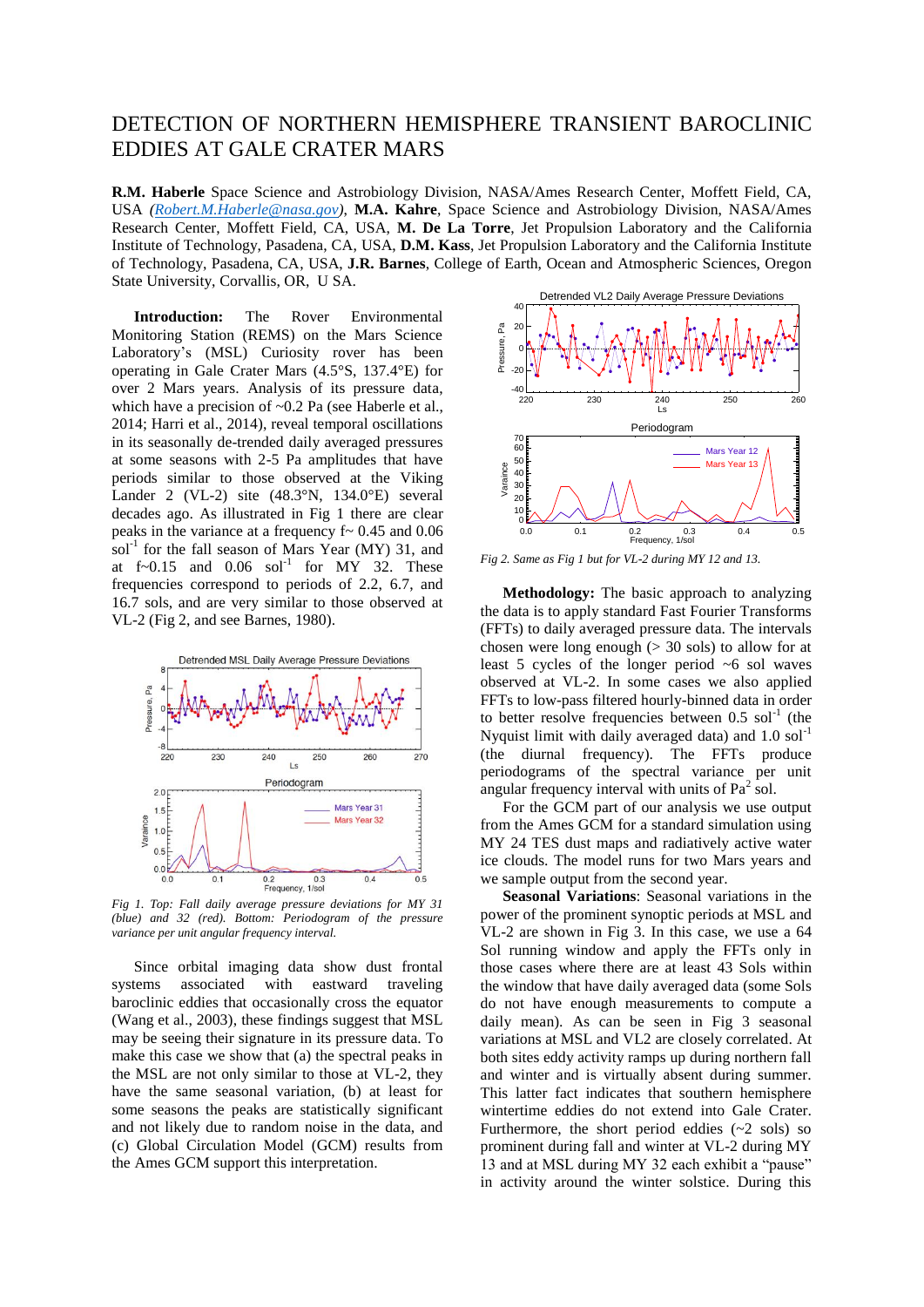pause, the longer period eddies (6-8 sols) increase in prominence at both sites. This transition from shorter to longer period power near the solstice is similar to the behavior of the eddies in the re-analysis simulations of Lewis et al. (2015).



*Fig 3. Seasonal variation in the variance of daily averaged pressures at MSL (top) and VL-2 (bottom). Variance is plotted as function of Ls and Period. Note that at global dust storm occurred during MY 12 in the Viking data.* 

The short period eddies are not much in evidence during MY 12 at VL-2 as this was a year with a global dust storm that had a significant damping effect on the eddies (see also Fig 2). However the  $\sim$ 3 sol waves at VL-2 are evident in both MY 12 and 13 in Fig 3 and they are also present in Fig 3 at MSL during MY 31 and 32. More importantly they follow the same seasonal pattern: at VL-2 their cycle is advanced with respect to the 2 Sol waves and this is also the case at MSL. Finally, the longer period 6-8 Sol waves appear in both data sets at roughly the same seasons. Thus, the frequencies and seasonal variations in the eddy variances at MSL are very similar to those at VL-2, though the magnitudes are much reduced as would be expected if these are the southern extensions of northern hemisphere midlatitude baroclinic eddies.



*Fig 4. Periodogram of the detrended low-pass filtered pressure data for the fall of MY32. Filter response function is 1 at f=0.5 sol-1 and 0 at 1.0 sol-1. Statistical confidence levels based on total variance of frequencies < 1.* 

**Statistical Significance:** Given the very low amplitudes of the observed waves at MSL we performed statistical analysis of the data to determine the significance of various spectral peaks

in the data. A result for the MY 32 fall season is shown in Fig 4. For this part of the analysis we ran a low-pass filter through the full diurnal data and used a standard chi-square test based on the total variance of frequencies less than 1 (to exclude the large diurnal cycle). As can be seen Fig 4, the  $f \sim 0.15$  sol<sup>-1</sup> peak is significant at the 1% level, while the f~0.06  $sol<sup>-1</sup>$  peak is significant at the 0.1% level. Thus, at least for this season the peaks are not likely random noise. However, not all seasons show significance at these levels since the total variance can be spread out among multiple peaks. But the fact that we know apriori what peaks to expect and that at least for some seasons the peaks are significant lends support for the hypothesis that REMS is seeing equator-crossing northern hemisphere transient eddies.

**GCM Results:** The signature of northern hemisphere baroclinic eddies can also be seen at the grid points closest MSL in the Ames GCM. Fig 5 compares the periodogram at VL-2 to MSL where it can be seen that the two sites have significant power at  $f \sim 0.15$  and  $\sim 0.4$  sol<sup>-1</sup>, though the relative distribution is reversed between the two sites. The  $f \sim 0.3$  sol<sup>-1</sup> wave evident at VL-2 is not present at MSL for this seasonal interval. This pattern is also seen in the observations (e.g., compare Figs 1 and 2). Thus, the GCM results are consistent with our interpretation that MSL is seeing equator-crossing northern hemisphere baroclinic eddies. It also suggests that different wave modes have different abilities to cross the equator.



*Fig 5. Periodograms of GCM pressure output at the grid points closest to VL-2 (top) and MSL (bottom) for a fall period.* 

The spatial structure of the simulated transient eddies for a given day in late fall is shown in Fig 6. It is clear that the perturbation pressure fields associated with these systems have a very broad meridional extent and that their signatures should appear nearly simultaneously as would be expected for two sites located at roughly the same longitude.